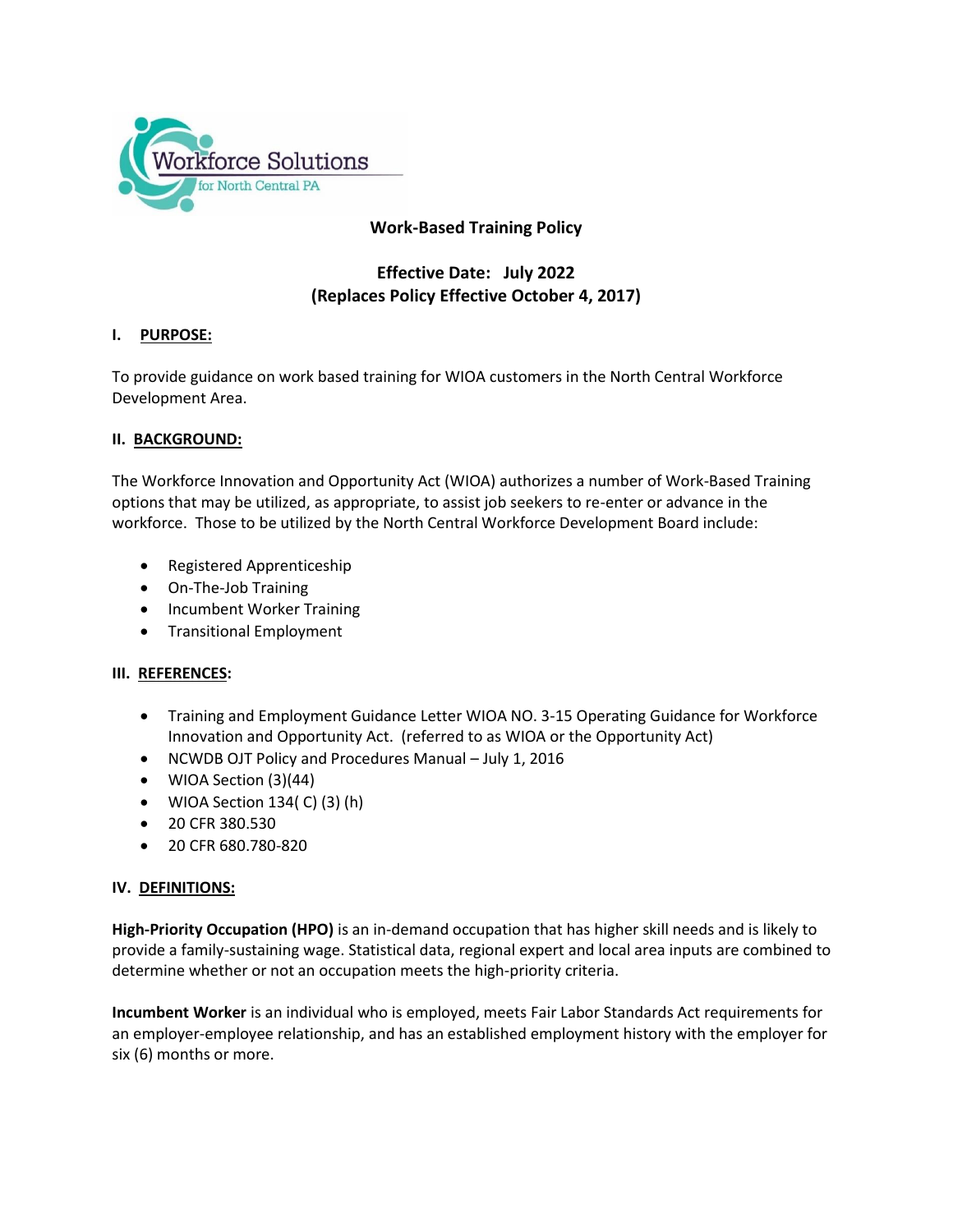**Incumbent Worker Training (IWT)** is training provided to an incumbent worker that is designed to meet the needs of an employer(s) to retain a skilled workforce or avert the need to lay off employees; increase the competitiveness of the employer or employee; and be conducted with a commitment by the employer to retain or avert the layoffs of the incumbent worker trained. Such training may also include the up-skilling of an employer's current workforce, which may lead to additional opportunities for potential jobseekers.

Note: IWT must lead to an in-demand occupation (as determined at the local level, but does not necessarily have to lead to a HPO. However, as all high-priority occupations are also in-demand occupations, such occupations are eligible for incumbent worker training.

**In-Demand Industry Sector** is an industry sector that has a substantial current or potential impact (including those jobs that lead to economic self-sufficiency and opportunities for advancement) on the state, regional, or local economy, as appropriate, and that contributes to the growth or stability of other supporting businesses, or the growth of other industry sectors.

**In-Demand Occupation** is an occupation that currently has or is projected to have a number of positions (including positions that lead to economic self-sufficiency and opportunities for advancement) in an industry sector so as to have a significant impact on the state, regional, or local economy, as appropriate.

**Individual with a "barrier to employment**" means a member of one or more of the following populations: a. Displaced homemakers b. Low-income individuals c. Indians, Alaska Natives, and Native Hawaiians d. Individuals with disabilities, including youth who are individuals with disabilities e. Older individuals, i.e. those aged 55 or older f. Ex-offenders g. Homeless individuals h. Youth who are in or have aged out of the foster care system i. Individuals who are English language learners, individuals who have low levels of literacy, and individuals facing substantial cultural barriers j. Eligible migrant and seasonal farmworkers k. Single parents (including single pregnant women) l. Long-term unemployed individuals m. Recipients of public assistance.

**Individuals with "chronic unemployment" or an "inconsistent work history"** are those who: 1) Have been unemployed for 13 weeks or longer; 2) Were unemployed at least 26 of the past 52 weeks; or 3) Have held three or more jobs in the past 52 weeks and are currently unemployed or underemployed.

## **V. REQUIREMENTS AND PROCEDURES:**

## **A. Registered Apprenticeship (RA)**

RA is an important component of potential training and employment services that the workforce system can provide to its customers. The North Central Workforce Development Board encourages the use of RA as a career pathway for job seekers and as a job-driven strategy for employers. RA programs are automatically qualified to be placed on the state and local board's Eligible Training Provider Lists (ETPL), allowing ITAs to support participants in RA programs and more directly connect RA programs with our PA CareerLink® centers. The North Central WDB ITA policy must be followed for RA programs as any other program.

The North Central WDB may also work with RA program sponsors who desire to be Eligible Training Providers (ETPs). Examples include: Employers who provide related instruction or employers who use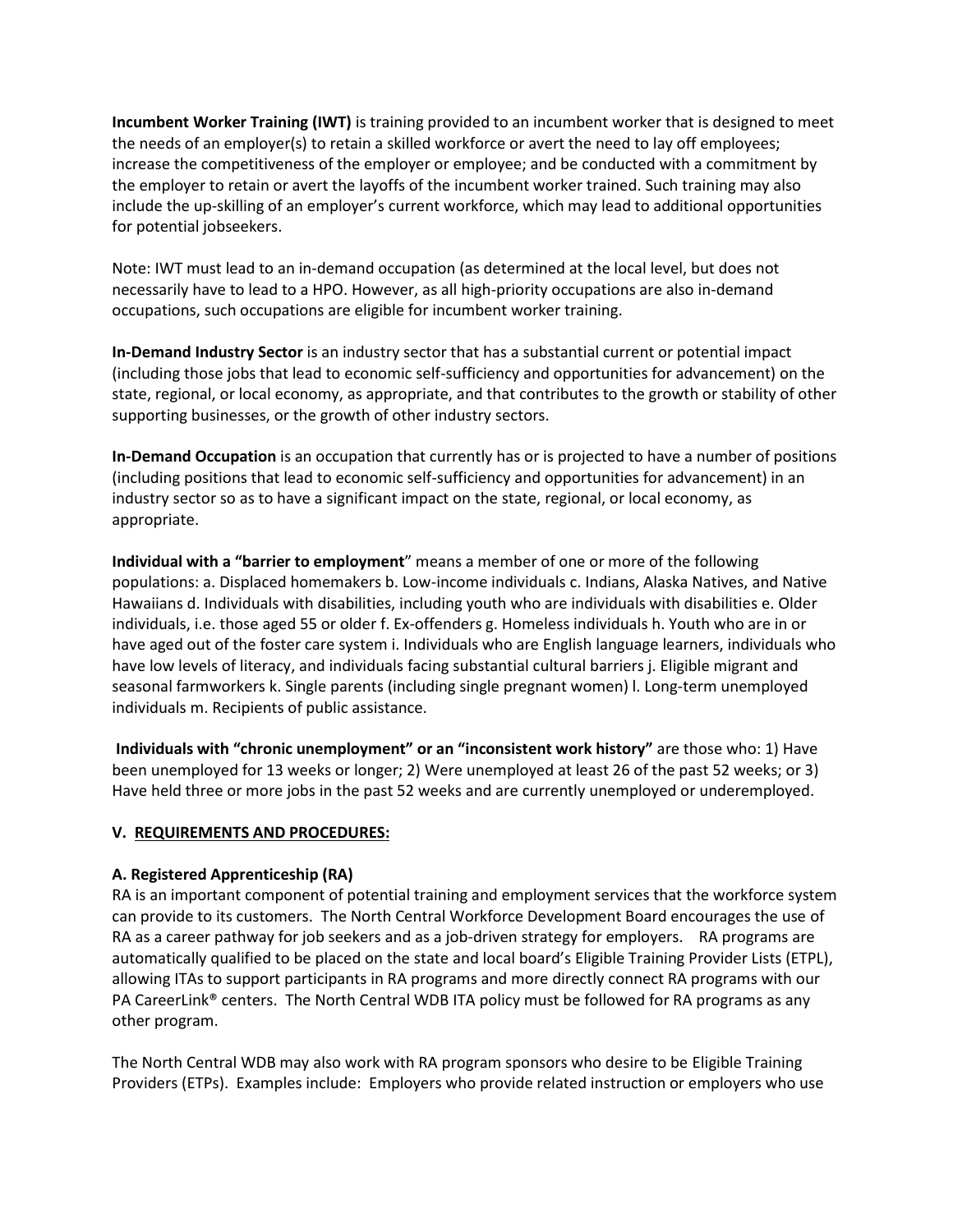an outside education provider, Joint Apprenticeship Training Programs and Intermediaries. Below is a list of ways that training services may be used in conjunction with RA programs:

- An ITA may be developed for a participant to receive RA Training;
- An OJT contract may be developed with a RA program for training participants. OJT contracts are made with the employer, and RA generally involves both classroom and on-the-job instruction. The OJT contract may be made to support some or all of the OJT portion of the RA program;
- A combination of an ITA to cover the classroom instruction along with an OJT contract to cover on-the-job portions of the RA is allowed; and
- Incumbent worker training may be used for upskilling apprentices who already have an established working / training relationship with the RA program.
- Reporting on RA Participation Refer to Training and Employment Guidance Letter (TEGL) 4-13, Workforce Investment Act (WIA) Performance Reporting System for details on how to report RA participation.

# **B. On-the-Job Training (OJT)**

OJT is training provided by the employer to a Workforce Innovation and Opportunity Act (WIOA) eligible trainee, who has completed career services available via the PA *CareerLink®* system, who has been unsuccessful in obtaining employment through such services, and who has been approved for OJT participation by the PA *CareerLink®* staff.

OJT is designed primarily for the individual who does not have the related education, training or work experience to immediately qualify for the job. Employers receive a reimbursement of up to 50% of the trainee's wages **not to exceed \$6,000** to help offset the costs of training during a fixed training period of up to twenty-six (26) weeks.

Please refer to the Workforce Solutions for North Central PA complete OJT Policies and Procedures manual prior to any OJT award being made.

## **C. Incumbent Worker Training**

**Reservation and Use of Funds** Workforce Solutions may reserve and use not more than 20 percent of the overall adult and dislocated workforce funds allocated to the local workforce development area for the federal share of the cost of providing training through a training program for incumbent workers. Workforce Solutions will exercise caution so that funds available for job seekers, especially those experiencing barriers to employments are not reduced. Workforce Solutions will utilize these funds to support appropriate priorities of Next Gen Sector Partnerships as well as through a quarterly application process for individual employers as well as groups of employers*.* 

**Employer Payment of Non-Federal Share.** Employers receiving funds for incumbent worker training are required to pay for the non-federal share of the cost of providing such training. In accordance with WIOA Sec. 134 (d)(4) (C-D), Workforce Solutions has established the non-federal share of such cost based on the size of the workforce as follows: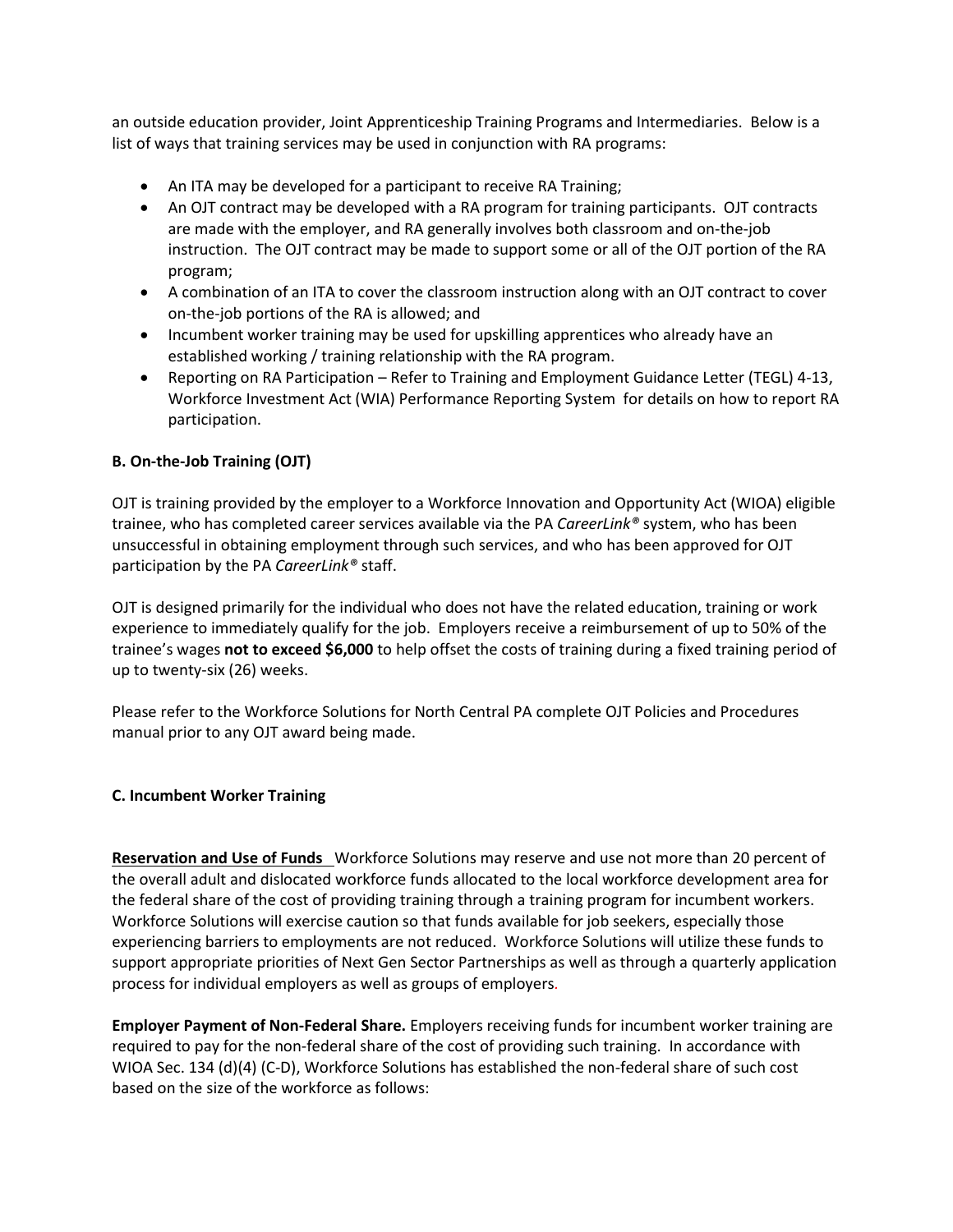- At least 10 percent of the cost for employers with 50 or fewer employees;
- At least 25 percent of the cost for employers with 51 to 100 employees; and
- At least 50 percent of the cost for employers with more than 100 employees.

Wages paid to the participant while in training can be included as part of this share – no more than 50% of the required match. This is considered in-kind match. The remaining amount must be cash match.

Workforce Solutions staff will track and document employer cost share contributions. Official payroll records documenting the worker's hours and wages must be utilized to determine the amount of the employer's share of cost. The employer size means the number of employees currently employed at the local operation where the incumbent worker training placements will be made. Employer size is determined by the number of employees at the time of the execution of the incumbent worker training contract. This applies to all employers, including employers with seasonal or intermittent employee size fluctuations. When substantiating the employee count, information provided by the Pennsylvania Department of Labor & Industry's Center for Workforce Information and Analysis (CWIA) may be a source to consider. Such information as the most current Labor Market Information (LMI) and local employer site information, including an employee size range for each local operation is available through data provided by CWIA.

## **Eligibility Criteria.**

A. Incumbent Worker. An incumbent worker must be:

1. Employed;

2. Meet the Fair Labor Standards Act requirements for an employer-employee relationship; and

3. Have an established employment history with the employer for six (6) months or more.

Note: Incumbent worker eligibility requirements differ from career and training services requirements for adults and dislocated workers. Workforce Solutions staff will coordinate with PA CareerLink staff, in particular agencies with which we have an active subcontract, for the CWDS data entry requirements.

B. Employer. Workforce Solutions has defined employers eligible to receive WIOA incumbent worker funds as:

Private-for-profit businesses, private non-profit organizations, and public sector employers.

An employer will NOT be eligible to participate in IWT contracts if:

1. The employer has any other individual on layoff from the same or substantially equivalent position.

2. The IWT would infringe upon the promotion of or displacement of any currently employed worker or a reduction in their hours.

3. The same or a substantially equivalent position is open due to a hiring freeze;

4. The positions are for seasonal employment.

5. The employer is a private for-profit employment agency, i.e. temporary employment agency, employee leasing firm or staffing agency.

6.The position is not full time, i.e. minimum of 32 hours per week.

7. The employer has laid off workers within 120 days to relocate to Pennsylvania from another state; and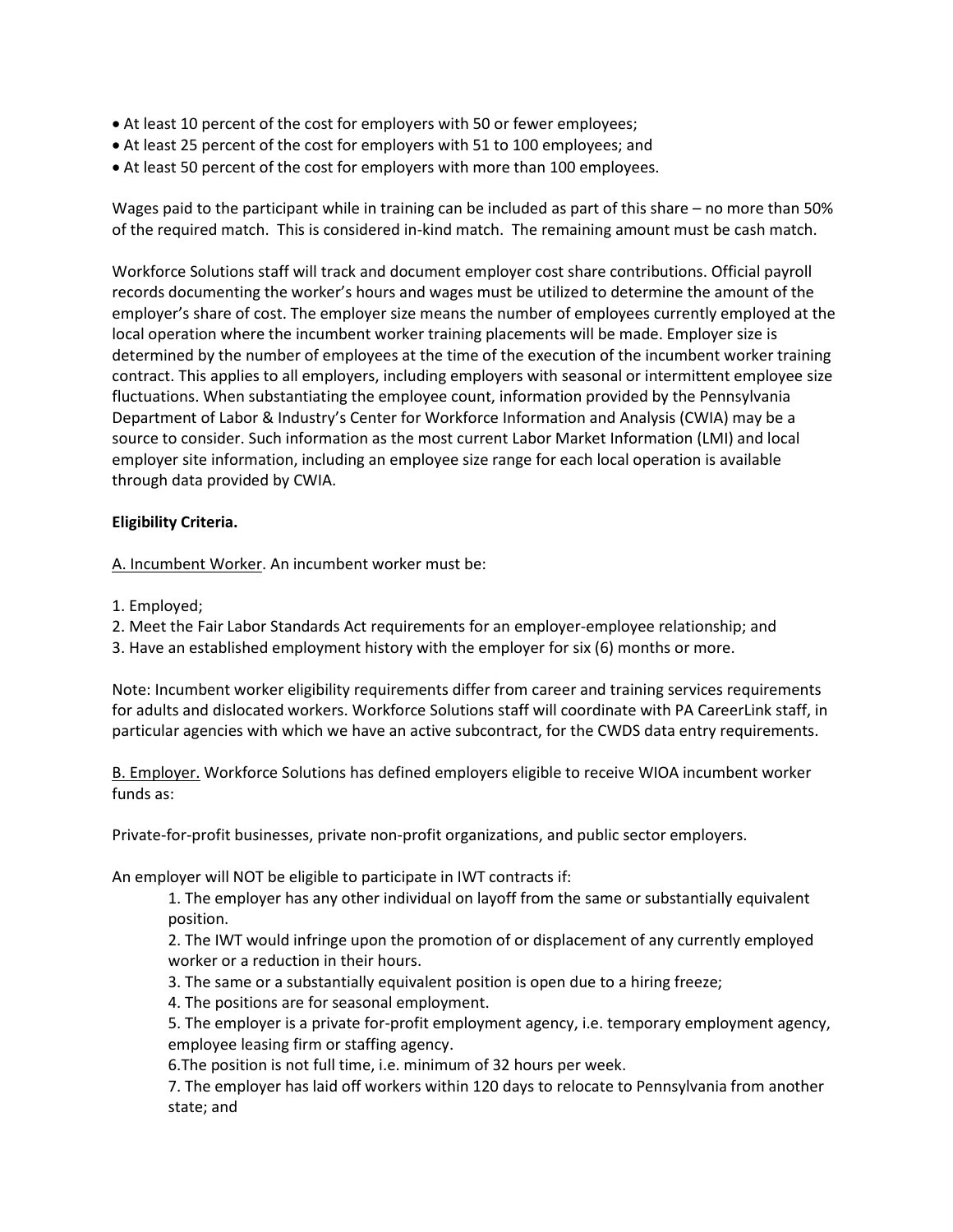8.The employer is not current in unemployment insurance and workers' compensation taxes, penalties, and/or interest or related payment plan.

In addition, applications for IWT contracts will be awarded based on the following:

1. Extent to which proposed training is aligned with the vision and goals of Workforce Solutions as established in the local and regional workforce plans.

2. The characteristics of the incumbent workers to be trained will be considered.

3. The extent to which the participants will benefit from the training – at the minimum a skills gain must be provided that will result in retention or advancement.

4. The quality of the training (e.g., industry-recognized credentials, advancement opportunities, etc.); 5. The number of participants the employer plans to train or retrain;

6. The wage and benefit levels of participants (before and after training); with a minimum of a 3% increase per employee/ incumbent worker.

7. The occupation(s) for which incumbent worker training is being provided must be in-demand as defined by WIOA Section 3(23) and as determined by workforce development area-specific labor market information produced by CWIA;

# 8. Employer's industry status.

- Is the employer in:
- An in-demand industry as defined by WIOA Section 3(23) and determined by CWIA labor market information; or
- A stable industry as determined by CWIA labor market information; or
- A declining industry, but there are compelling reasons (e.g., evidence of long-term viability of the employer) justifying investment in incumbent worker training.

9. Training must not be a training that was previously or currently eligible for WEDnetPA reimbursement. IWT is not intended to be a replacement for WEDnetPA funding.

10. Training cannot be a program required by local, state or federal agencies.

11. Training that is associated with layoff aversion and retention will be given priority.

12. A threshold will be established through the application process (maximum per person, maximum per company, etc.)

## **Collection of Performance Information:**

Workforce Solutions will coordinate with staff of the PA CareerLink centers on the collection and dissemination of performance information. This policy and the application for funding will be posted on the Workforce Solutions website at [www.workforcesolutionspa.com.](http://www.workforcesolutionspa.com/) Employers or groups of employers will submit applications to Workforce Solutions on a quarterly basis with a release date to be determined.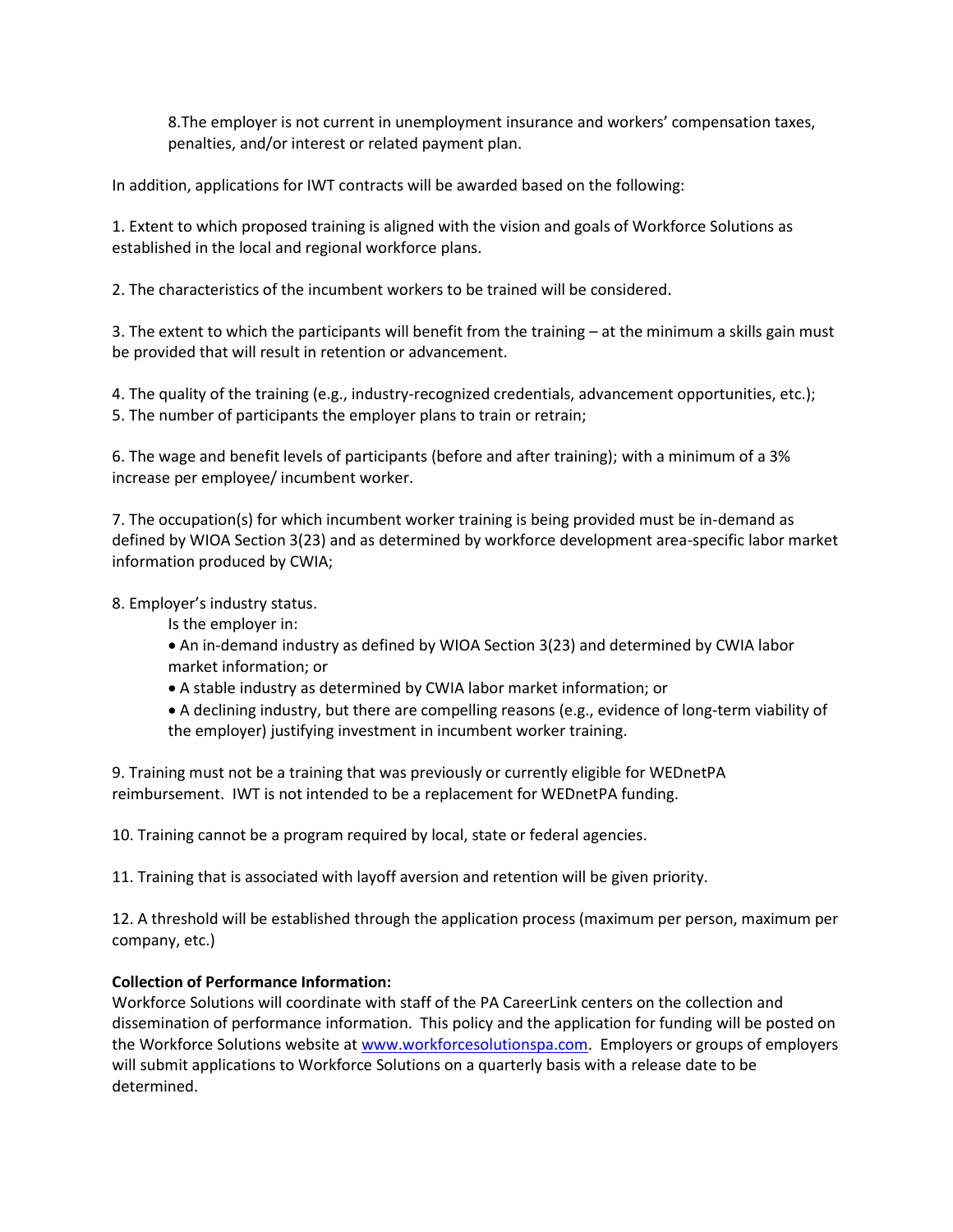#### **Provider Requirements**

With assistance from PA CareerLink® staff, participating employers must guarantee that: 1. Employees who have financial responsibilities related to the receipt and disbursement of funding under the Agreement shall be covered by fidelity bonding.

2. The training to be provided will be in accordance with WIOA 181(a)(1)(A) and 683.275 for wage and labor standards. Worker protection requirements are set forth in WIOA Sections 181(a) (1) (A) and (B), (b) (2), (3), (4) and (5) and 188.

3. The host site and provider agree to cooperate with monitoring efforts as required by WIOA legislation and adhere to all other applicable local, state and federal rules and regulations.

4. Funds are not used to directly or indirectly assist, promote or deter union organizing.

5. The employer agrees to respond to Workforce Solutions/PA CareerLink® staff requests for wage and retention information of participants.

6. There is no expectation that the employer providing the TJ placement will hire the participant permanently.

7. If the participating employer(s) has recently relocated, resulting in the loss of employment of any employee of such business at the original location in the U.S., TJ placements may not be granted to the employer(s) until after 120 days have passed since the relocation.

Agreement or contracting process with providers of incumbent worker training – Workforce Solutions will contract directly with the training provider for all incumbent worker training and will collect the required cash and in-kind match from each of the employers involved in the training.

**Conflict of Interest.** A state board member, a local board member, or a standing committee member must neither cast a vote on, nor participate in any decision-making capacity, on the provision of services by such member (or any organization which that member directly represents), nor on any matter which would provide any direct financial benefit to that member or the member's immediate family. For example, a local board member who is also an employer who wants to use services on a fee-for-service basis would be prohibited from voting to approve the use of local area services, facilities, or equipment for employment and training activities to such board member's incumbent workers. Neither membership on the state board, local board, or standing committee, nor receipt of WIOA funds to provide training and related services, by itself, violates these conflict of interest provisions. In accordance with §200.112 of the Uniform Guidance, recipients of federal awards must disclose in writing any potential conflict of interest. Sub-recipients must disclose in writing any potential conflict of interest to the recipient of grant funds.

# **D. Transitional Jobs (TJ)**

Transitional jobs are a new type of work-based training (similar to paid work experience) allowable under WIOA that:

a. Is time limited and subsidized; **specifically, up to 400 hours based on a 37.5-hour work week and lasting no longer than 16 weeks.**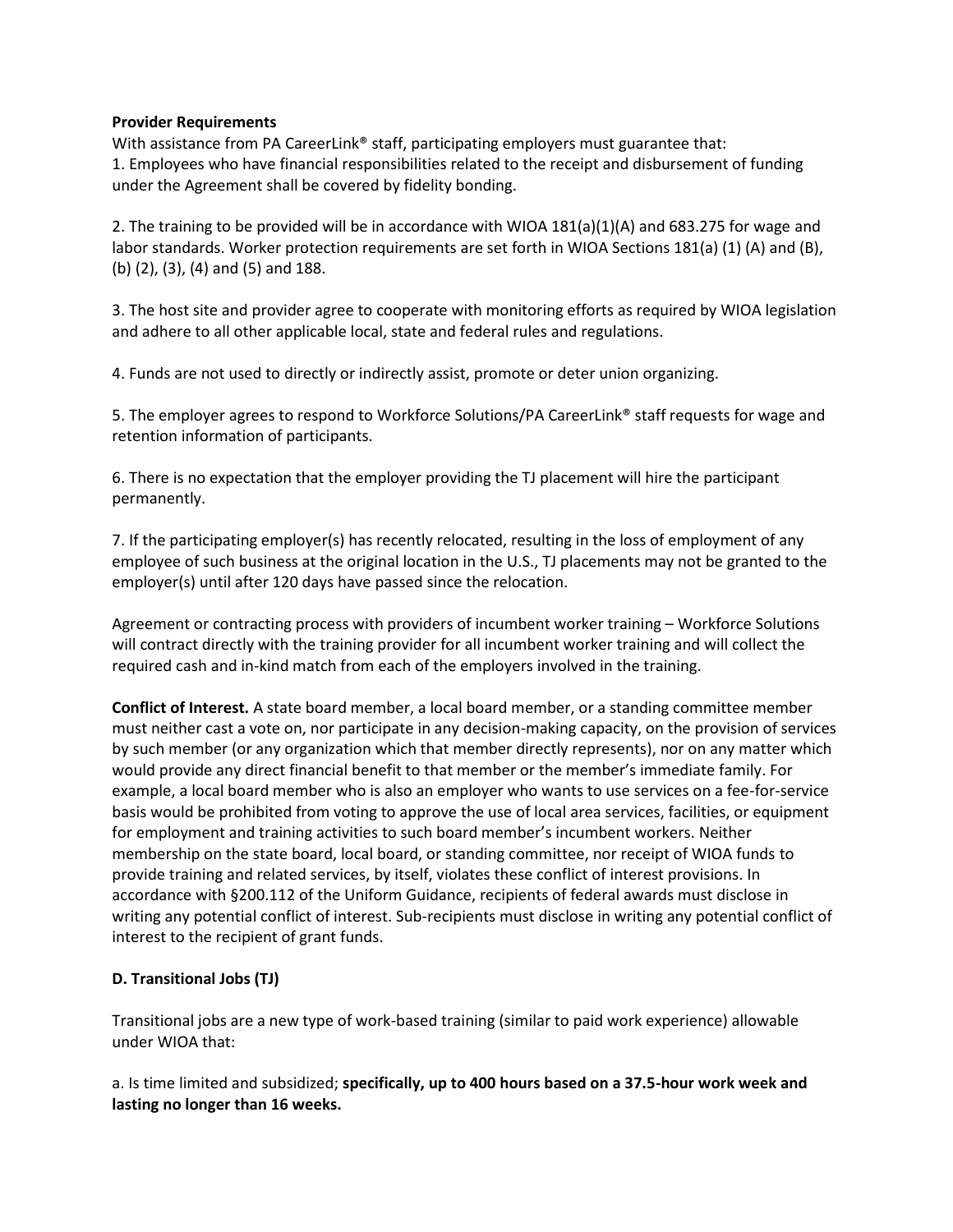b. Is in the public, private, or nonprofit sector;

c. Is provided to individuals with barriers to employment who are chronically unemployed or have an inconsistent work history;

d. Is combined with comprehensive employment and supportive services; and

e. Is designed to help participants establish a work history, demonstrate success in the workplace, and develop the skills that lead to entry into and retention in unsubsidized employment.

The goal of transitional jobs is to establish a work history for the individual that demonstrates success in the workplace, and develops the skills that lead to entry into and retention in unsubsidized employment. Unlike OJT, there is no assumption that the individual will be retained in their transitional job after the experience is over, though that would be a successful experience and outcome.

# **Eligibility Requirements**

**Participant Eligibility** For an individual to qualify for TJ under the WIOA guidelines, he/she will: 1. Have enrolled with PA CareerLink® in the North Central WDA in the WIOA Adult or Dislocated Worker programs.

2. Have completed an initial assessment and have been determined to be an individual with a barrier to employment and a history of chronic unemployment or an inconsistent work history. Assessment tools must be approved in advance by Workforce Solutions staff. Supporting documentation proving eligibility is required; additional information can be found in Workforce Solutions Eligibility policy.

3. Be currently unemployed.

# **Employer Eligibility**

Eligible employers able to participate as a TJ placement site include: private-for-profit businesses, private nonprofit organizations, and public sector employers.

An employer will NOT be eligible to participate as a WIOA TJ placement site if:

1. The employer has any other individual on layoff from the same or substantially equivalent position.

2. The TJ would infringe upon the promotion of or displacement of any currently employed worker or a reduction in their hours.

3. The same or a substantially equivalent position is open due to a hiring freeze.

4. The employer is a private for-profit employment agency, i.e. temporary employment agency, employee leasing firm or staffing agency.

## **TJ General Requirements**

1. TJ must be combined with comprehensive career services and supportive services.

2. TJ placements should contribute to the occupational development and upward mobility of the participant.

3. Per WIOA regulations (20 CFR 683.200(g)), "no individual may be placed in an employment activity if a member of that person's immediate family is directly supervised by or directly supervises that individual." For the purpose of this policy, the term "immediate family" includes a spouse, child, son-inlaw, daughter in-law, parent, mother in-law, father-in-law, sibling, brother-in-law, sister-in-law, aunt, uncle, niece, nephew, stepparent, stepchild, grandparent, and grandchild.

## **WIOA TJ Length**

TJ must be time limited (no more than 6 months and preferably 8 to 12 weeks) and require at least fifteen (15) but not more than forty (40) hours of work per week.